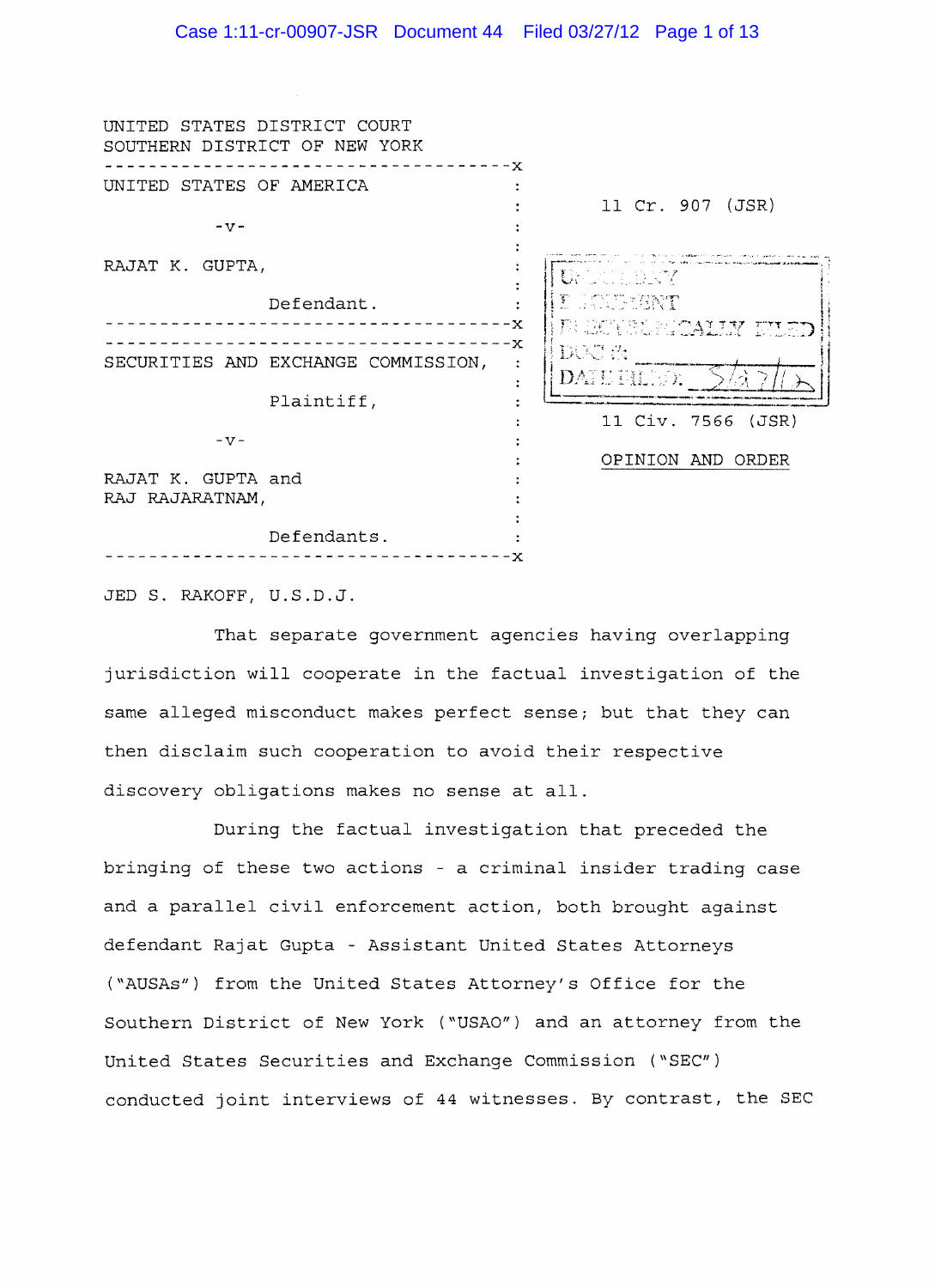## Case 1:11-cr-00907-JSR Document 44 Filed 03/27/12 Page 2 of 13

separately conducted interviews of only two witnesses. At the joint interviews, the only person who took notes was an FBI agent assigned to the USAO. However, the SEC attorney who attended the joint interviews subsequently prepared memoranda summarizing the portions of the interview he deemed relevant, and, in one of the separate interviews, took contemporaneous written notes of the interview.

Based on these facts, defendant Gupta argues he is entitled to disclosure of some or all of the SEC memoranda and notes through two avenues. First, in a motion made in the criminal case, he argues that the USAO has a "Brady" obligation to review the SEC's memoranda and notes and turn over any exculpatory evidence. See Brady v. Maryland, 373 U.S. 83 (1963). Second, in a motion made in the parallel civil action (and joined by his co-defendant there, Rajaratnam), Gupta argues that he is entitled to production of the memoranda and notes under Fed. R. Civ. P. 26(b) as "matter relevant to the subject matter involved in the action." In response, the USAO argues that it has no Brady obligation to review the SEC's materials, and the SEC asserts, inter alia, that its memoranda and notes are entitled to work product protection pursuant to Fed. R. Civ. P. 26(b) (3). Notwithstanding these objections, however, the SEC, joined by the USAO, has offered to have the SEC review its memoranda and notes and provide the defendant with any "Brady" material. See Letter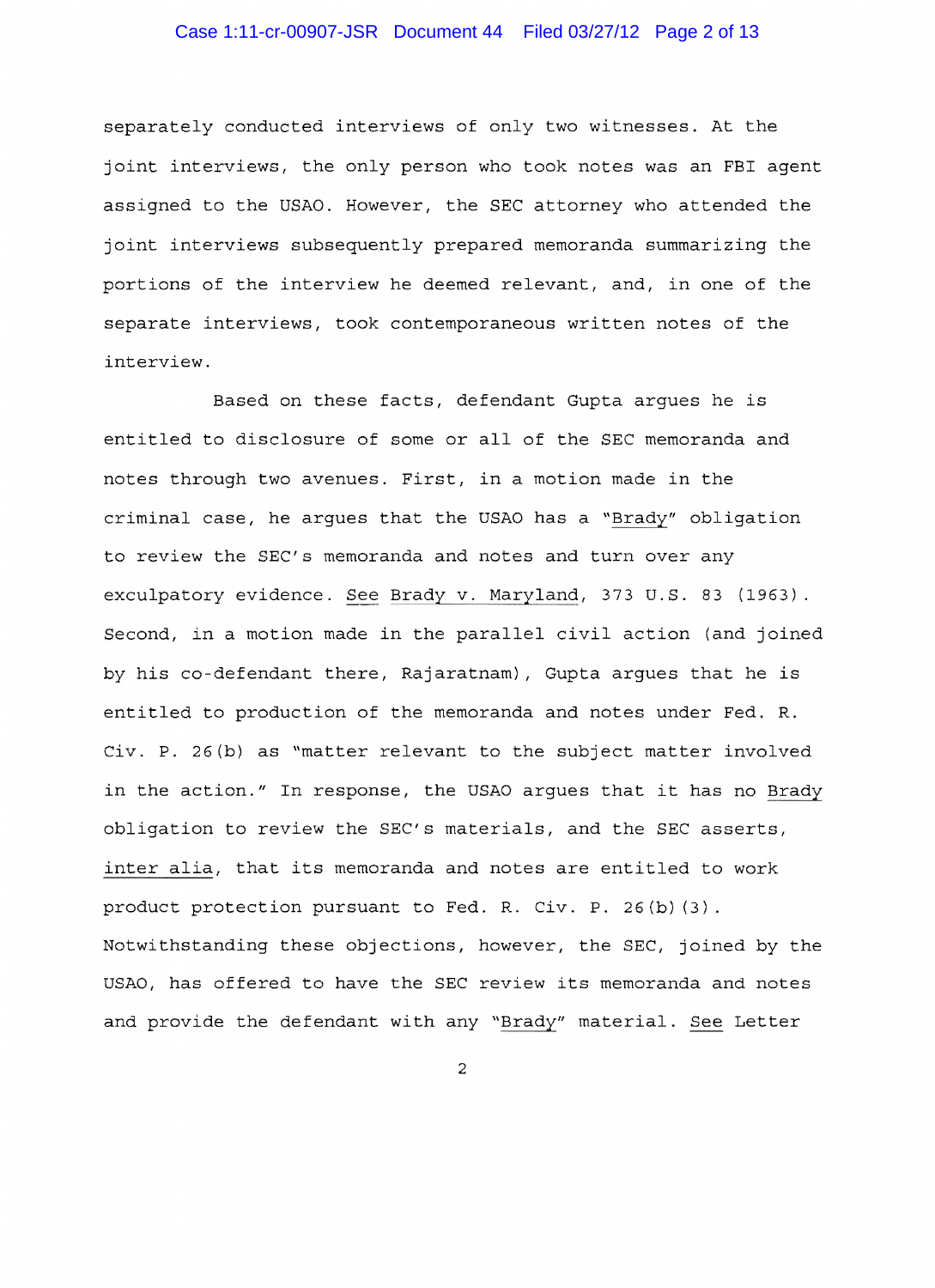Brief of the Government dated Feb. 23, 2012 ("Gov't 2/23/12 Br.") at 1; Letter Brief of the Securities and Exchange Commission dated Feb. 23, 2012 ("SEC 2/23/12 Br.") at 1. Despite this helpful suggestion, the Court, after full consideration, concludes that it is the USAO that must, on these facts, review the SEC's memoranda and interview notes and disclose to defendant any "Brady" material therein.

Starting with the USAO's Brady obligations, the Supreme Court has held that the prosecutor "has a duty to learn of any favorable evidence known to the others acting on the government's behalf in the case, including the police." Kyles v. Whitney, 514 U.S. 419, 437 (1995); accord United States v. Avellino, 136 F.3d *249 1* 255 (2d Cir. 1998). Where the USAO conducts a "joint investigation" with another state or federal agency, courts in this Circuit have held that the prosecutor's duty extends to reviewing the materials in the possession of that other agency for Brady evidence. See, e.g., United States v. Upton, 856 F. Supp. 727, 749-50 (E.D.N.Y. 1994) (summarizing case law). In the words of Judge Weinfeld, any argument that the Government/s duty does not extend so far merely because another agency, not the USAO, is in actual possession of the documents created or obtained as part of the joint investigation is both "hypertechnical and unrealistic." See United States v. Shakur, 543 F. Supp. 1059, 1060 (S.D.N.Y. 1982).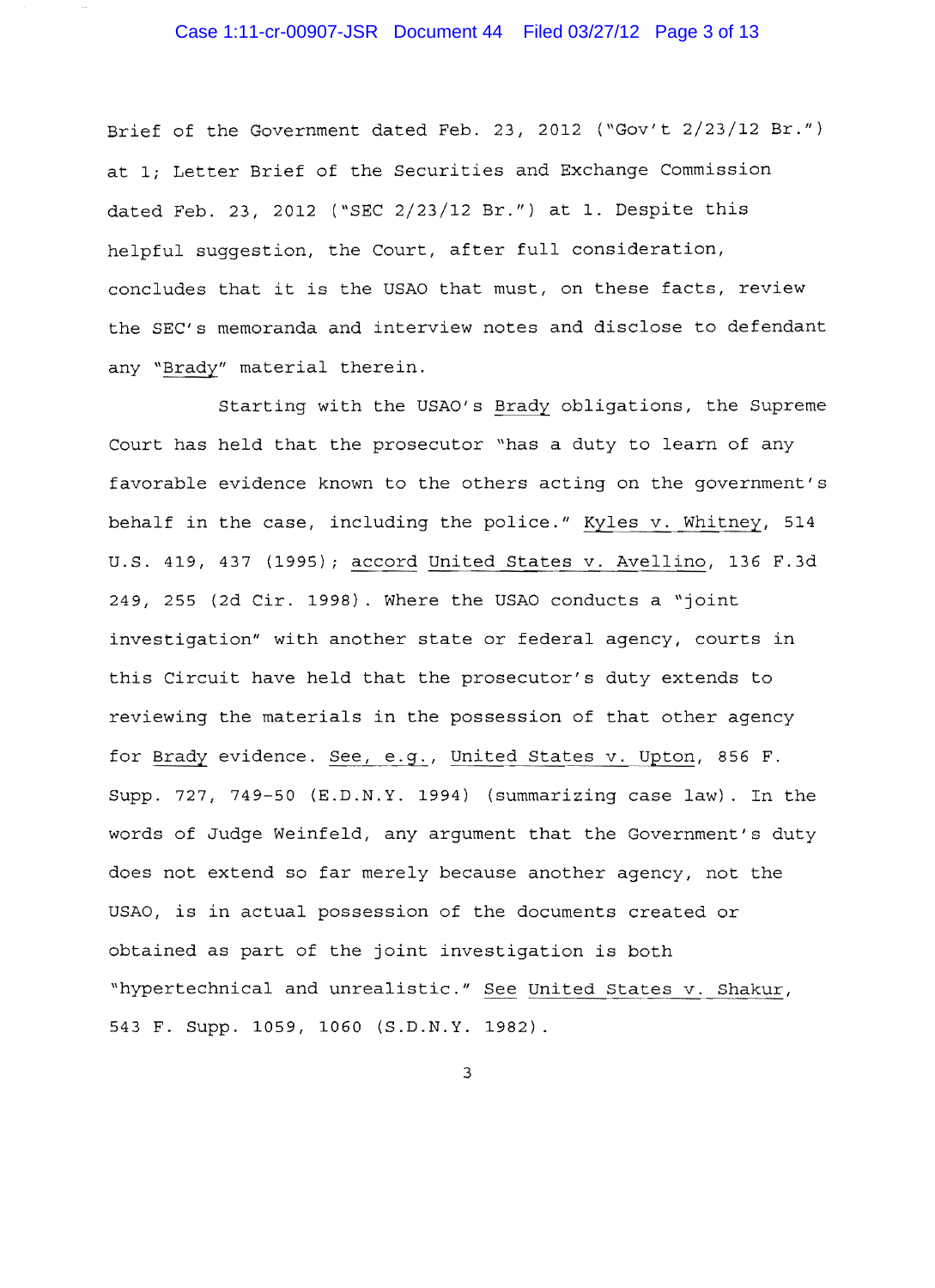# Case 1:11-cr-00907-JSR Document 44 Filed 03/27/12 Page 4 of 13

Here, the USAO and the SEC jointly investigated defendant Gupta's alleged ties to the Galleon web of insider trading led by Rajaratnam. As noted, the USAO and the SEC jointly interviewed no fewer than 44 witnesses. At the interviews, questions were put to the respective witnesses by both the AUSAs and the SEC attorney. Although neither the AUSAs nor the SEC attorney took notes during the interviews, $<sup>1</sup>$  the SEC attorney,</sup> within a day or two after each interview, prepared memoranda that summarized what he felt were the relevant parts of the interviews. In preparing these memoranda, he frequently consulted with the AUSAs. See Declaration of John P. Henderson dated Feb. 7, 2012 ("Henderson Decl.")  $\{ 8.$ 

In addition to these 44 joint interviews, the SEC interviewed only two witnesses outside the presence of the USAO or the FBI. At one of these interviews, the SEC attorney took contemporaneous notes; at the other, he again waited until after the interview to prepare a memorandum. At oral argument, at the Court's urging, the SEC agreed to turn over the memorandum and notes from these two interviews to the USAO, which in turn agreed to review them for Brady material and furnish such material to the defense. See Transcript of Oral Argument dated Feb. 16, 2012 at 12. Accordingly, the Court need not address whether these

 $1$  The FBI agent present did take notes, and the Government has previously represented that any Brady material in those notes has been disclosed to defendant Gupta.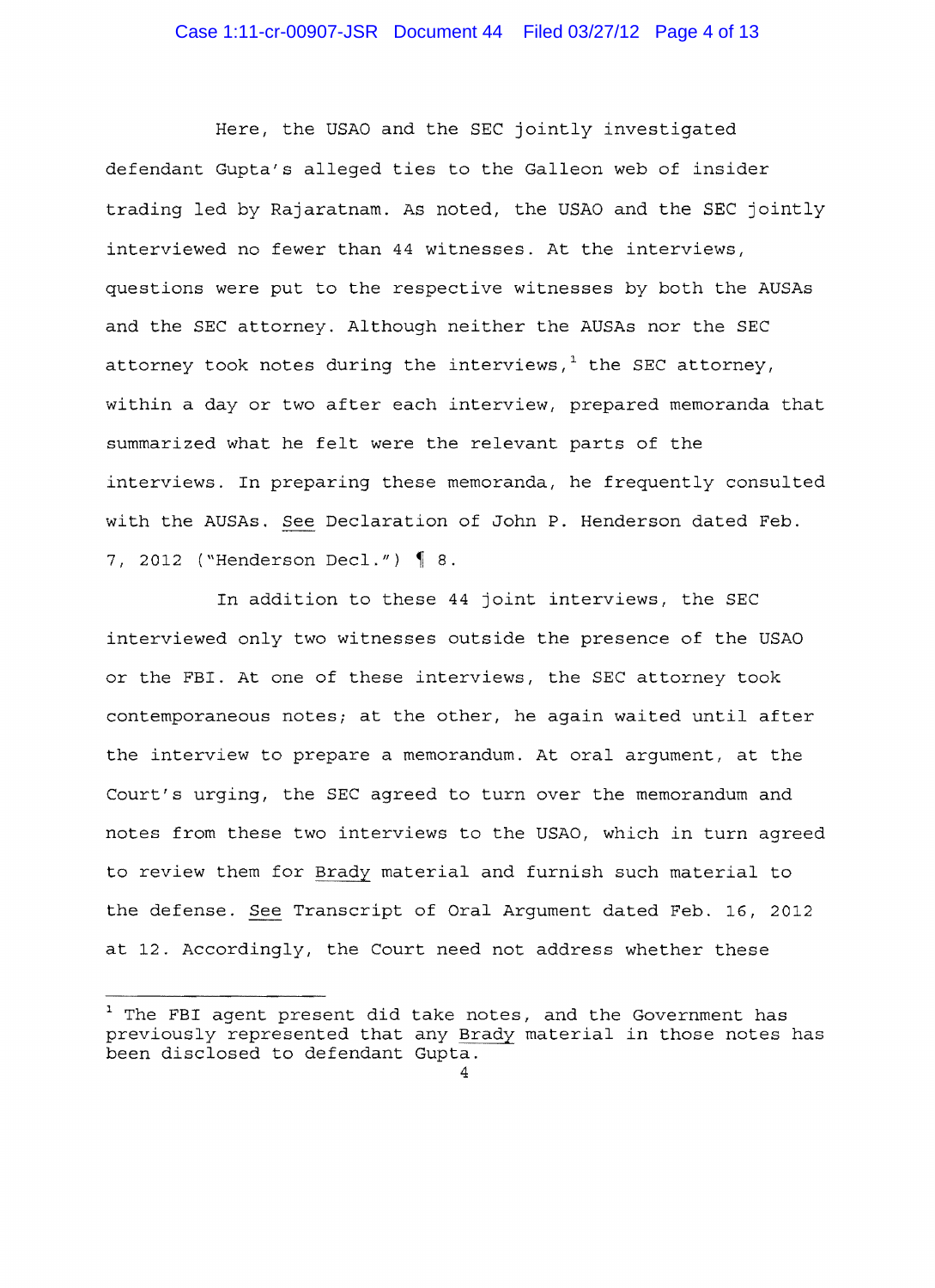## Case 1:11-cr-00907-JSR Document 44 Filed 03/27/12 Page 5 of 13

notes and memorandum fall within the scope of any "joint investigation" conducted by the Government and the SEC. However, when it comes to the SEC's memoranda of the 44 joint interviews, the Government resists the same procedure. Although, as noted, the SEC did voluntarily agree to review its memoranda for "Brady" material and furnish any such material to Gupta, only the USAO is in a position to adequately evaluate whether anything in the SEC memoranda constitutes "Brady" material in the criminal case. Accordingly, the Court is obligated reach the legal issues here presented.

While the Government acknowledges the SEC and the USAO conducted "parallel" investigations, the Government asserts that they were not a "joint" investigation as that term is sometimes used in the case law. Letter Brief of the Government dated Feb. 1, 2012 ("Gov't 2/1/12 Br.") at 2. The Government argues that the USAO and the SEC did not work as part of the "same prosecutorial team," that the USAO and the SEC made "independent investigatory and charging decisions," that neither the USAO nor the SEC had control over the other's actions in how to proceed, and that the USAO conducted much of its investigation without the SEC's involvement through the use of wiretaps and grand jury subpoenas. See id. at 2-3. The Government contends that because the SEC was not an "arm of the prosecutor" or part of a "joint prosecution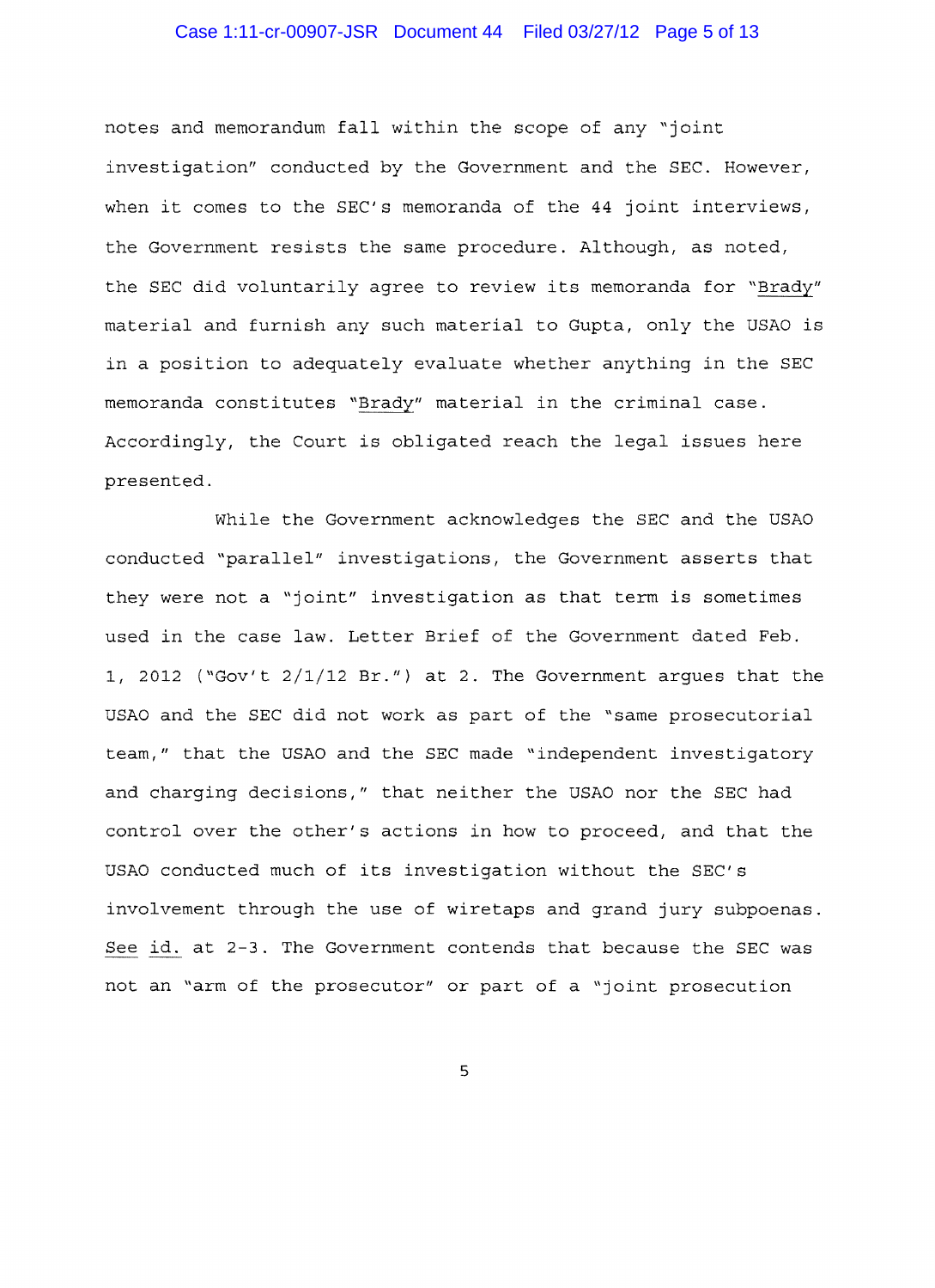## Case 1:11-cr-00907-JSR Document 44 Filed 03/27/12 Page 6 of 13

team," the USAO's Brady obligation does not extend to documents in the SEC's possession. Gov't 2/23/12 Br. at 3-4.

But whether parallel investigations are also "joint" investigations must be evaluated in light of the disclosures being requested, and when it comes to Brady disclosures, the relevant context is one of fact-gathering, not charging determinations or otherwise. For Brady purposes, it is enough that the agencies are engaged in joint fact-gathering, even if they are making separate investigatory or charging decisions, because the purpose of Brady is to apprise the defendant of exculpatory evidence obtained during the fact-gathering that might not otherwise be available to the defendant.

While the language in the case law is not always consistent with this distinction, joint fact-gathering is part of what is often referred to as "joint investigation," triggering a Brady obligation, even if it is not a "joint prosecution." Factors that the Government here emphasizes, such as the independence of the two agencies' "charging decisions" and trial strategy, may show that this is not a "joint prosecution," but they have no bearing on joint collection of exculpatory information that Brady compels the prosecutor to disclose. For purposes of Brady, how the agencies use the facts discovered jointly is irrelevant, and the joint investigation need not result in a joint prosecution. And where the investigation is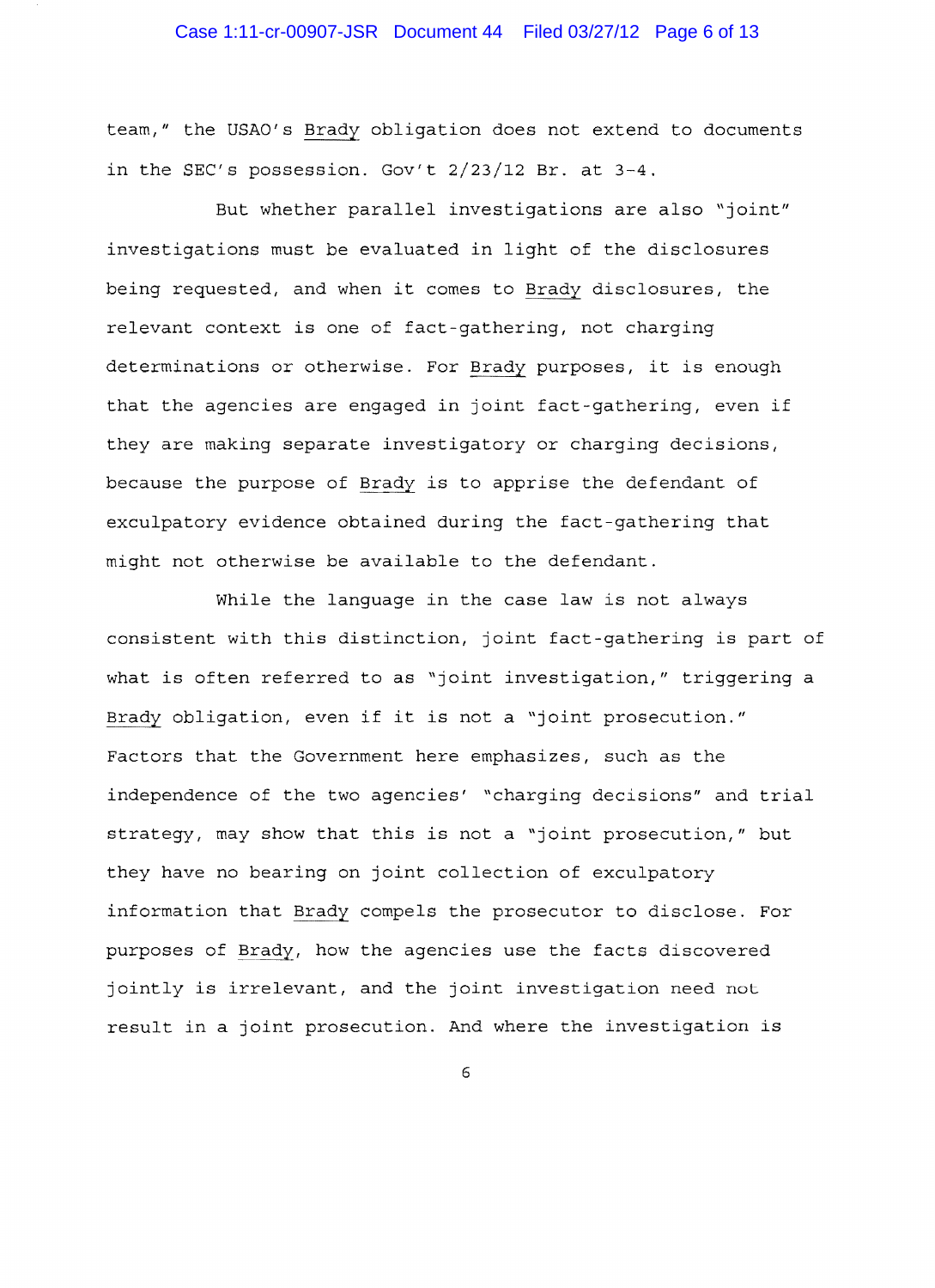## Case 1:11-cr-00907-JSR Document 44 Filed 03/27/12 Page 7 of 13

conducted jointly, the Government is charged with reviewing all documents and information connected to that joint investigation and disclosing any exculpatory information.

A "joint investigation" also does not require a coterminous investigation, as the Government suggests when it argues that the SEC began its administrative investigation well before the Government began its criminal investigation. An investigation may be joint for some purposes; it may be independent for others. But where, as here, the overwhelming bulk of witness interviews were jointly conducted, there can be no doubt that exculpatory disclosures made during these joint interviews that are reflected in the notes or memoranda of either agency must be disclosed to the defense. While the USAO and the SEC argue that the SEC was merely "invited" to attend the interviews and that the SEC did not control who would be interviewed or when they would be invited to attend, this too is irrelevant to the constitutional duty to disclose any Brady material obtained through the joint conduct of the agencies. Indeed, to hold that these memoranda were not created as part of a joint factual investigation would make a mockery of the "joint investigation" standard as applied to the defendant's constitutional right to receive all information the Government has available to it that tends to show his innocence. *See* Shakur, 543 F. Supp. at 1060; see also United States v. Brooks, 966 F.2d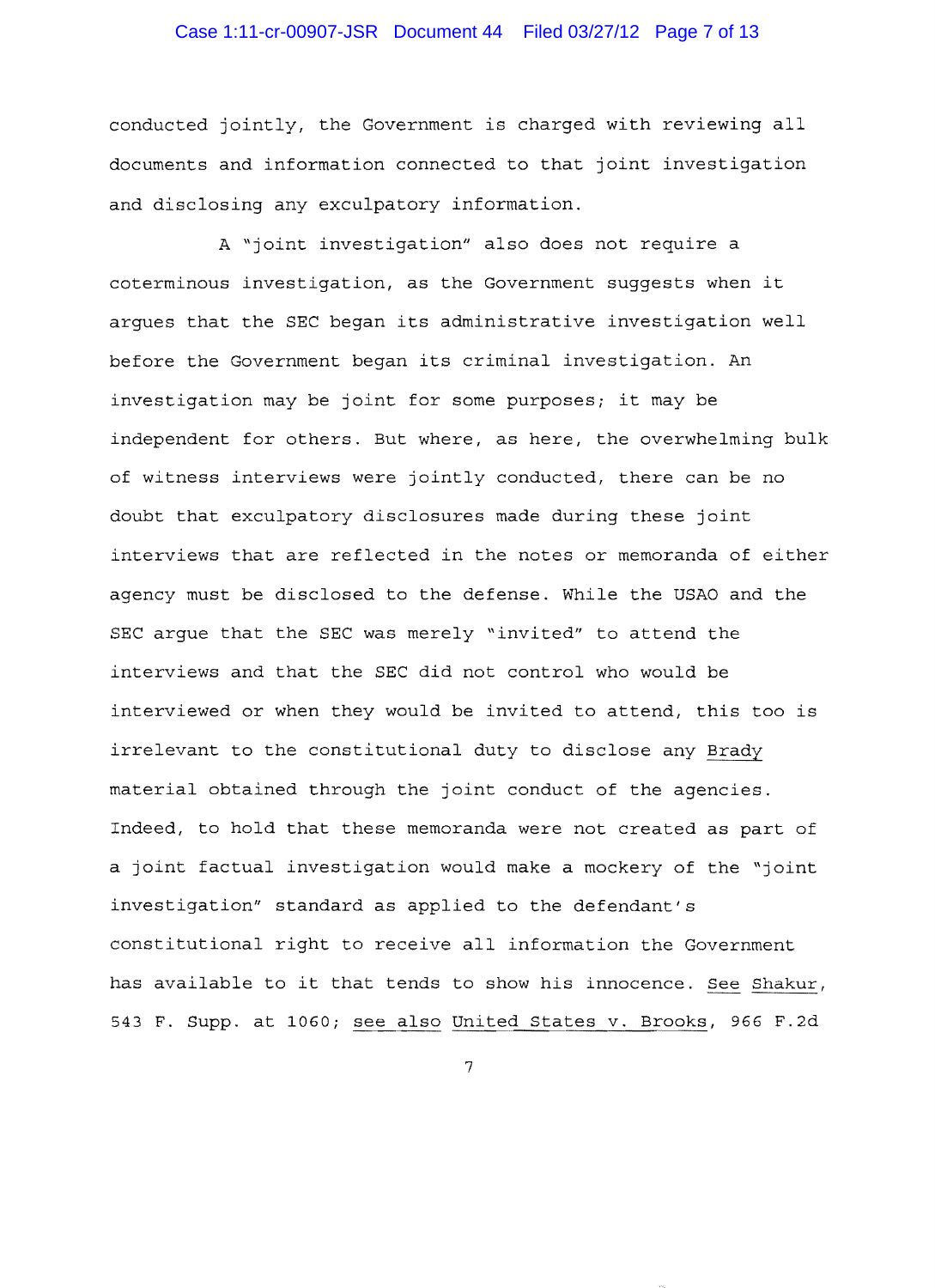## Case 1:11-cr-00907-JSR Document 44 Filed 03/27/12 Page 8 of 13

1500, 1503 (D.C. Cir. 1992) (holding prosecutor has duty to search files in government offices "closely aligned with the prosecution," particularly when files can be searched "without any difficulty") .

This does not mean that all of the documents the SEC prepared and accumulated in its investigation of Gupta are part of the joint investigation. The scope of the joint investigation does not depend on how the government agencies define their respective investigations. But where the Government and another agency decide to investigate the facts of a case together - such as in these 44 witness interviews - the Government has an obligation to review the documents arising from those joint efforts to determine whether there is Brady material that must be disclosed.

The Government also argues that since it has an independent duty to turn over exculpatory information obtained in the 44 interviews, even if not reflected in notes or memoranda, it is unlikely that there will be any new Brady material in the SEC memoranda and notes that Gupta has not already received. See United States v. Rodriguez, 496 F.3d 221, 225-26 (2d Cir. 2006) (requiring prosecutors to turn over Brady material, regardless of whether it is memorialized in notes). Brady, however, requires more than assuming that no new exculpatory information will be found. There is no transcript that serves as a complete and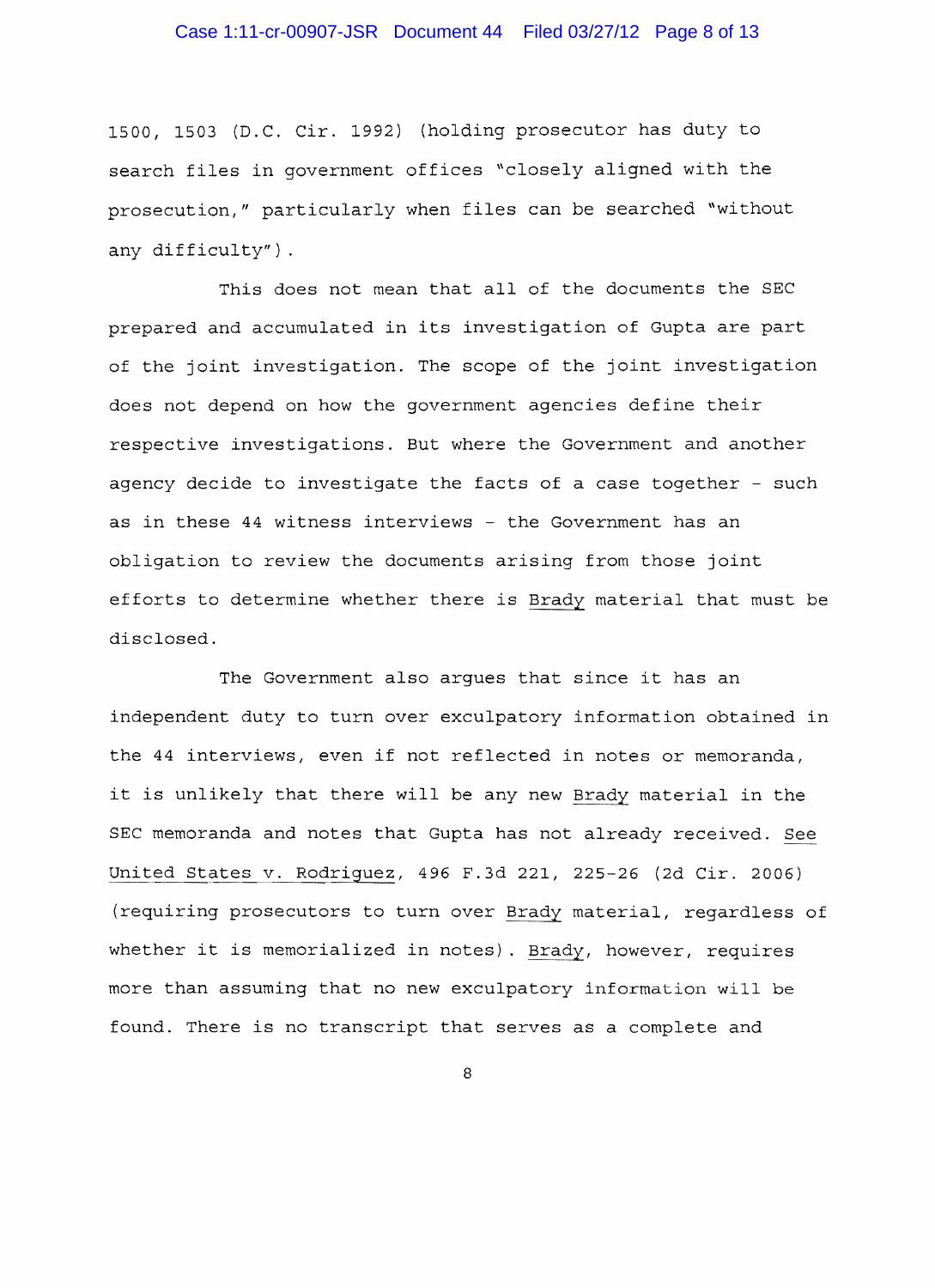## Case 1:11-cr-00907-JSR Document 44 Filed 03/27/12 Page 9 of 13

accurate record of what was said at these interviews. The SEC attorney may have chosen to emphasize other parts of the witness interviews in his memoranda that did not make it into the FBI agent's notes, or that the Government attorneys present simply forgot, and those may qualify as Brady material. Thus, the Court directs the Government to promptly review the SEC's memoranda for any additional Brady material, and if there be such, to disclose it to the defense.

Gupta's motion in the civil case, however, asks for more than just Brady disclosures, it asks for disclosure of the SEC attorney's notes and memoranda themselves, or at least all factual statements (as opposed to attorney opinions) set forth therein. The SEC rightly responds that these documents are classic work product under Fed. R. civ. P. 26(b) (3), for the SEC attorney's written memoranda and notes were unquestionably "prepared in anticipation of litigation or for trial." See Upjohn Co. v. United States, 449 U.S. 383, 399 (1981) ("Forcing an attorney to disclose notes and memoranda of witnesses' oral statements is particularly disfavored because it tends to reveal an attorney's mental process."). Indeed, it is well-established in this District that such SEC witness interview notes are protected work product. See, e.g., Standard, 2007 WL 1834709, at \*4; S.E.C. v. Treadway, 229 F.R.D. 454, 455-56 (S.D.N.Y. 2005); S.E.C. v. Cavanagh, No. 98 Civ. 1818 (DLC) , 1998 WL 132842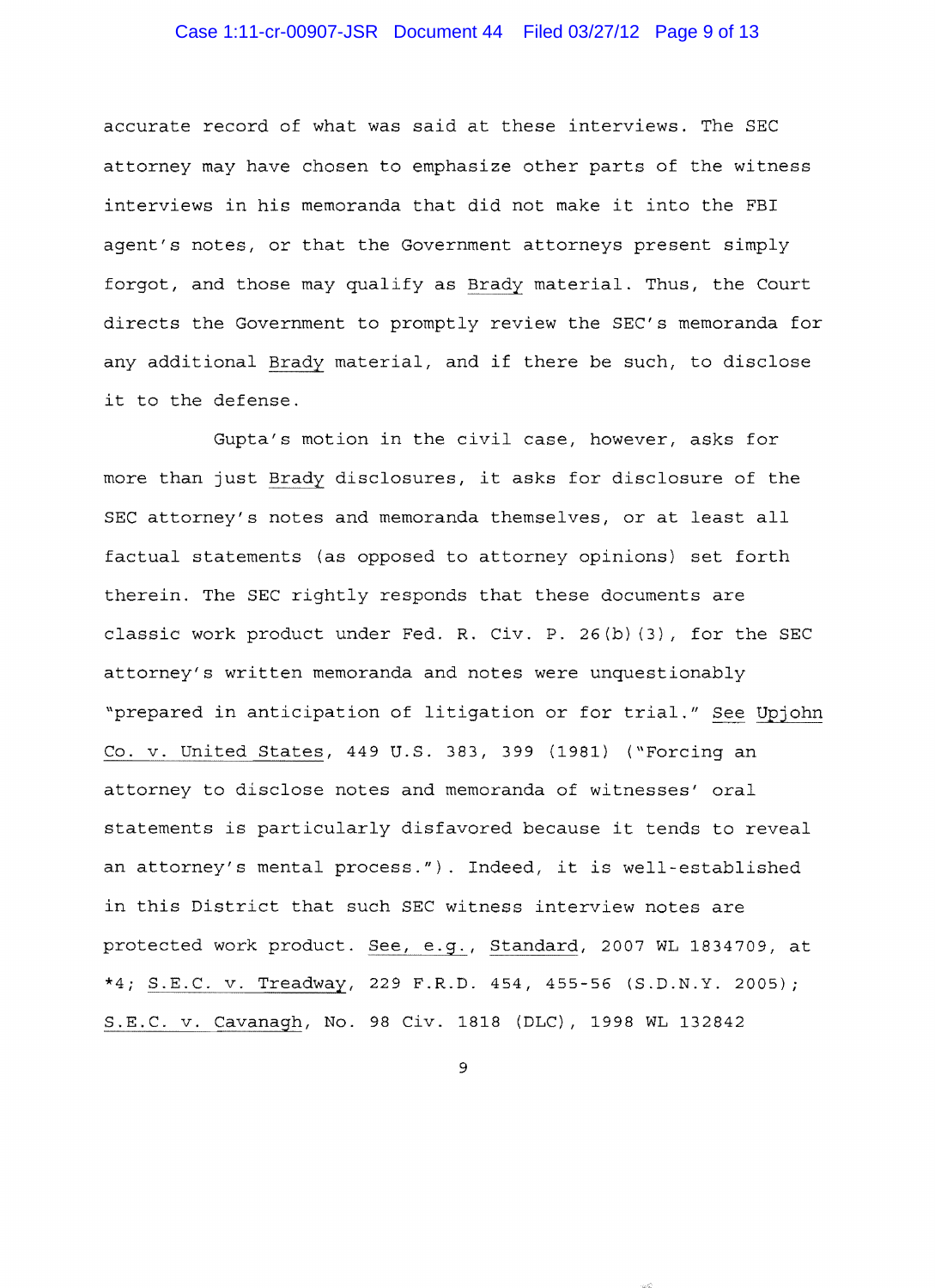(S.D.N.Y. Mar. 23, 1998); S.E.C. v. Downe, No. 92 Civ. 4092 (PKL) , 1994 WL 23141, at \*2 (S.D.N.Y. Jan. 27, 1994).

Work product protection can, however, be overcome if the defendant shows a "substantial need" for the documents, and he "cannot, without undue hardship, obtain their substantial equivalent by other means." Fed. R. Civ. P. 26(b) (3) (A) (ii). Given the pendency of the criminal case against him, the Court questioned at the February 16 oral argument whether Gupta's interest in receiving Brady material to prepare for the criminal case is a "substantial need" that overcomes work product protection. Having reviewed the supplemental briefing the parties submitted on this issue, the Court concludes that it does.

The SEC argues that this District has "flatly rejected" the application of Brady in SEC civil enforcement actions. SEC v. Pentagon Capital Mgmt. PLC, 08 Civ. 3324 (RWS), 2010 U.S. Dist. LEXIS 120247, at \*3 (S.D.N.Y. Nov. 12, 2010). Pentagon Capital, however, notes only that in a normal civil case, the Government as plaintiff does not automatically have a Brady obligation. Id. (rejecting argument that civil "penalty" invokes due process rights and Brady). Further, Judge Sweet noted that he did not need to apply Brady to the material the defendants sought, as they had already received those materials through ordinary civil discovery. Id. at \*6; see also id. at \*6 n.2 (noting whether Brady applied to civil proceedings remained "open question") .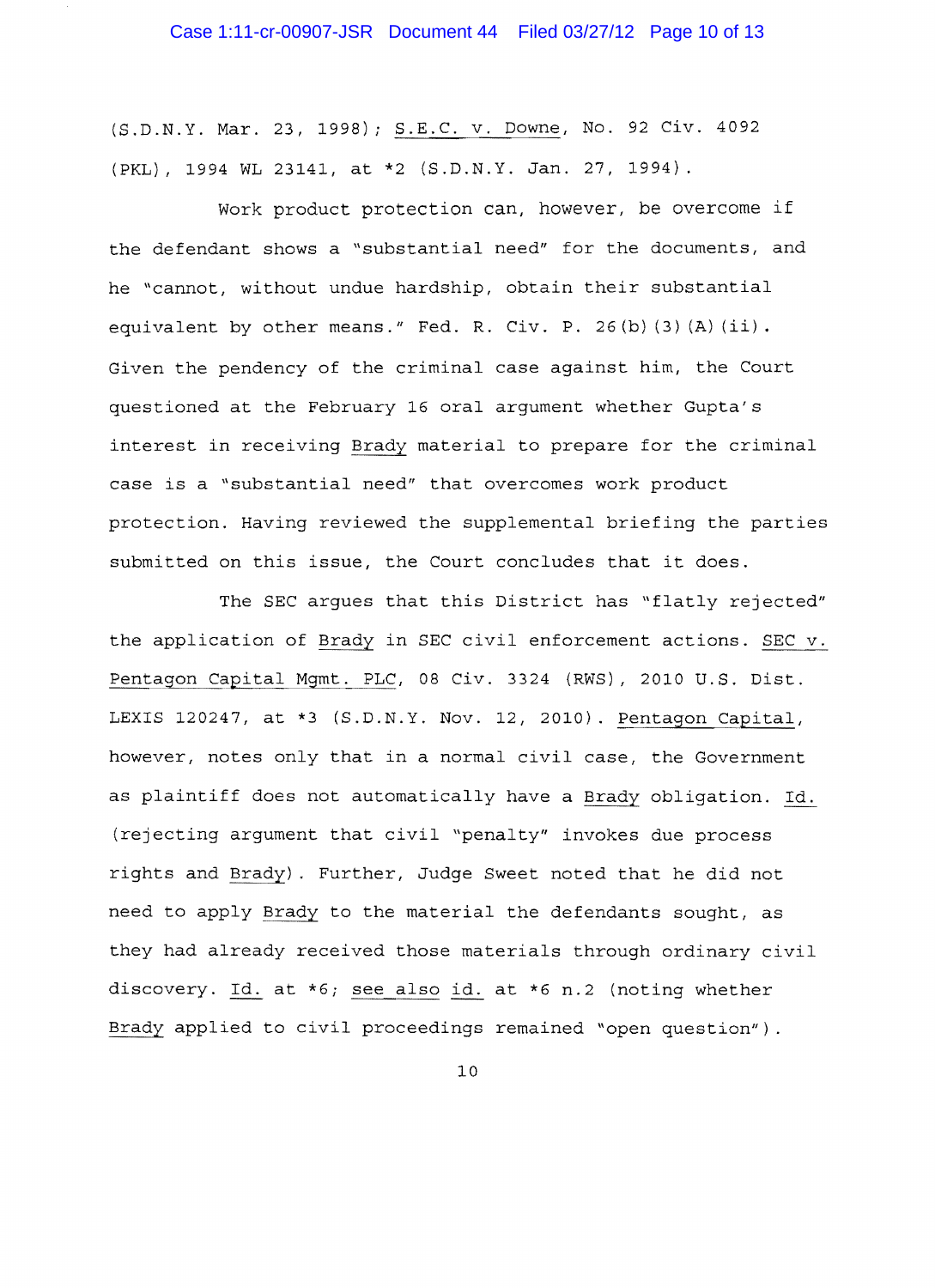## Case 1:11-cr-00907-JSR Document 44 Filed 03/27/12 Page 11 of 13

Here, by contrast, Gupta finds himself defending not only the SEC enforcement action, but also a parallel criminal proceeding. The documents Gupta seeks were created in connection with a joint investigation between the SEC and the USAO, and it is for the purpose of preparing for the parallel criminal trial that Gupta has a substantial need for any Brady material. Cf. Pennsylvania v. Ritchie, 480 U.S. 39, 57-58 (1987) (holding Brady overcomes Pennsylvania statute treating as confidential child abuse information); United States v. Goldman, 439 F. Supp. 337, 350 (S.D.N.Y. 1977) (noting Brady trumps protection Fed. R. Crim. P. 16(a) (2) provides to internal government documents prepared in connection with investigation or prosecution) .

Turning to the availability of the information from other sources, courts in this District have denied such motions in other SEC cases where the defendant has moved to compel production on the basis that the information was already available to defendants through other sources. See, e.g., Cavanagh, 1998 WL 132842, at \*3-4 (finding no showing of substantial need where defense counsel had attended the SEC depositions of defendants who had testified and could speak with counsel for those who have not). Here, however, neither Gupta nor his counsel was present at any of these interviews, nor do they know who precisely was interviewed such that they can reach out to those witnesses or their counsel.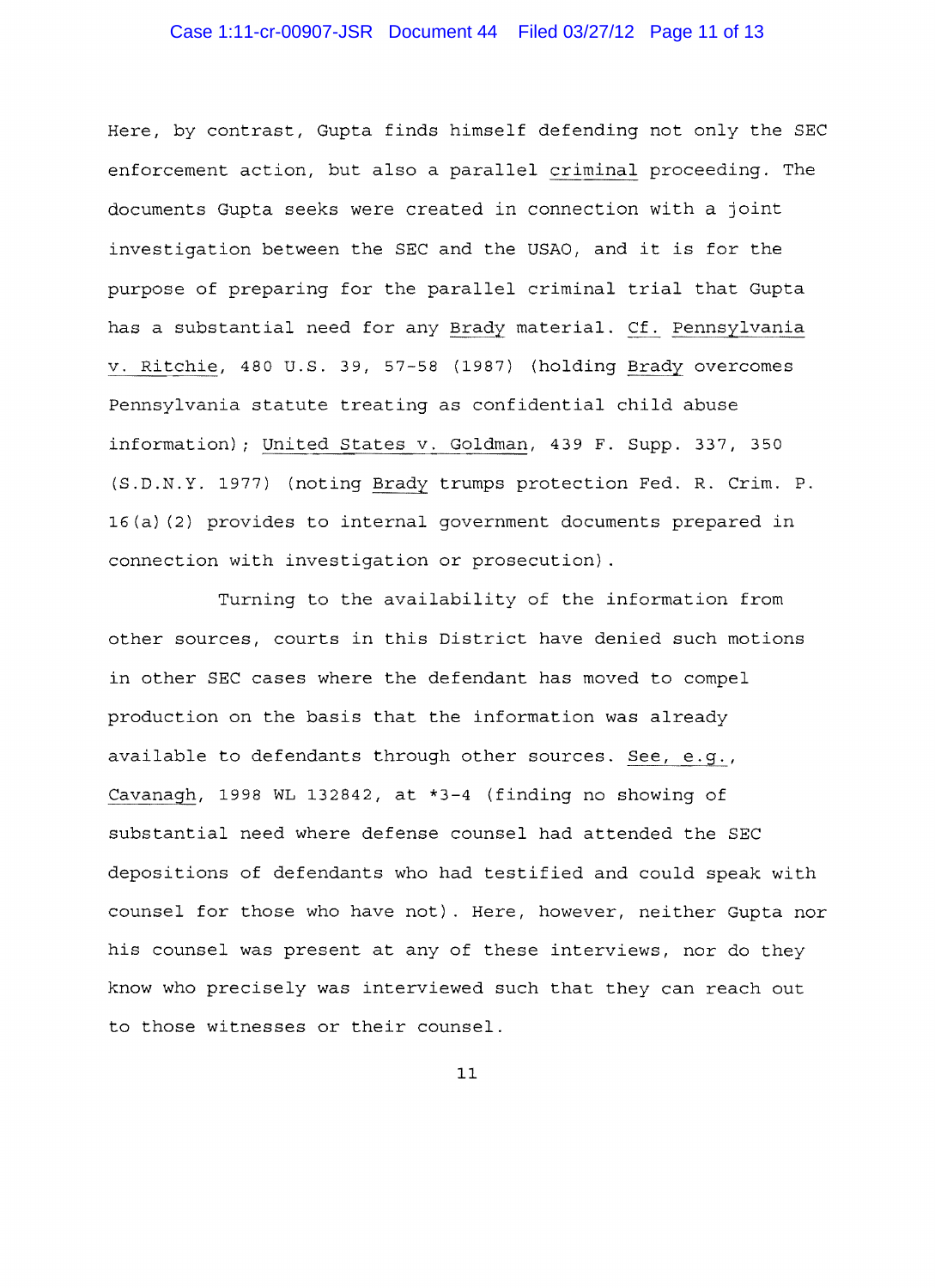#### Case 1:11-cr-00907-JSR Document 44 Filed 03/27/12 Page 12 of 13

However, to the extent Gupta seeks disclosure of the notes and memoranda beyond any Brady material, he has not met the burden to overcome work product protection. And, since defendant Rajaratnam is not a party to the criminal case, his motion is denied in its entirety.

Accordingly, the Court finds the SEC's assertion of work product protection is overcome by Gupta's substantial need for Brady material, but only to the extent of any Brady material in the SEC's notes and memoranda, and not otherwise. Since, however, this Court has already decided that the Government has an obligation to review the memoranda from the joint interviews and then turn over any Brady information in the criminal case, and since the USAO also already voluntarily agreed to review the memorandum and notes from the SEC's two independent interviews and turn over any Brady material therein, this holding is only in the alternative.<sup>2</sup>

In sum, the SEC is hereby ordered to turn over to the USAO the SEC memoranda relating to the 44 joint witness interviews, and the USAO is hereby ordered to review the

 $2$  Additionally, since this conclusion leads to no obligation on the part of the SEC to produce any non-Brady material, the Court does not need to reach the SEC's assertion of law enforcement privilege, see Letter Brief of the Securities and Exchange Commission dated Feb. 7, 2012, at 1 n.1, which has not been briefed or argued to the Court. See In re City of New York, 607 F.3d 923, 944 (2d Cir. 2010).